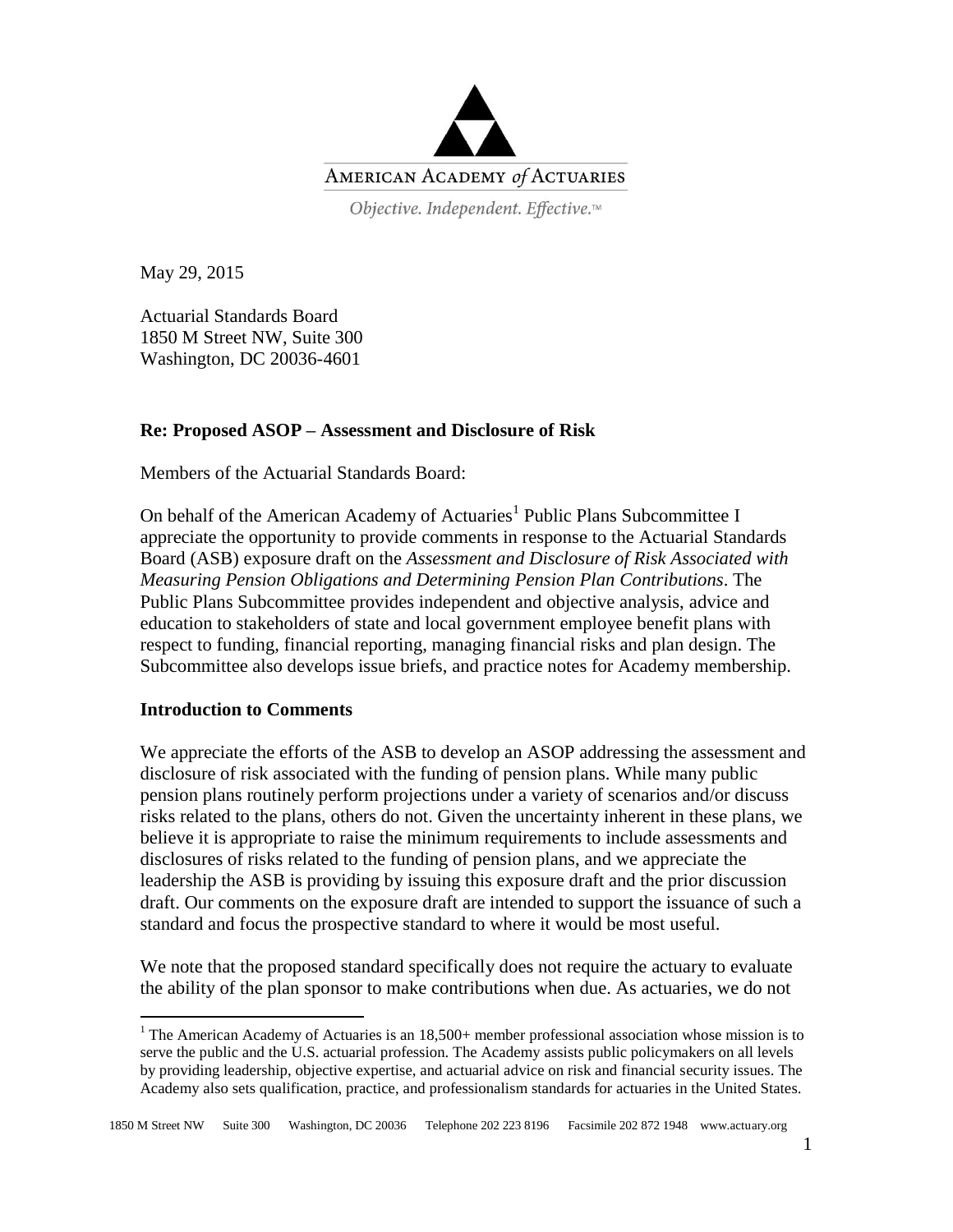have the necessary expertise to make such an evaluation, so we fully support the current position of the standard. Yet, we must also recognize that the health of the pension plan cannot be completely separated from the health of the plan sponsor and the health of the plan sponsor is a key risk to the plan. In cases where promised pension benefits were not paid, the health of the plan sponsor has been an issue. An actuarial standard on the assessment and disclosure of risk should not completely ignore the health of the plan sponsor. While we may not be able to evaluate whether a plan sponsor is or will be able or willing to make a certain level of contributions, we can provide information illustrating the risks if the sponsor does not make the contributions or the growth or stability of the basis on which contributions are made is not as anticipated. Thus we can provide information so that others can assess whether or not the sponsor would be able or willing to make the necessary contributions.

Finally, we have some concerns that the "bright lines" in the proposed standard are not appropriate for all situations, while also being concerned that simply relying on professional judgment might permit a range of practice that is too wide. In our comments, we suggest continued reliance on professional judgment, but with some additional guidance on factors that actuaries should consider in exercising that professional judgment.

## **Responses to Specific Requests for Comment**

*1. The discussion draft that preceded this proposed ASOP indicated that a risk assessment should be performed for substantially all pension assignments. The exposure draft has limited the assessment to funding valuations, as defined in section 2.1. Do you believe this limitation is appropriate? Why or why not? If not, what other types of valuations should include risk assessments?*

The proposed requirement in the discussion draft to perform a risk assessment for substantially all pension assignments was far too broad. A risk assessment is not needed for many pension assignments. The proposed limitation to funding valuations captures the pension assignment that is focused on current and future contributions needed to pay for the benefits, which is where a risk assessment is most appropriate, but it may be important to perform a risk assessment for other assignments as well. In particular, we suggest that the measurement of funding requirements for a proposed benefit change might need a risk assessment if the proposed benefit change is significant. These may be the most critical types of assignments requiring actuarial input on risk assessment.

To accomplish this addition, we suggest the definition of "Funding Valuation" in Section 2.1 be amended to read as follows:

"A measurement of pension obligations performed by the actuary either on a periodic basis or as part of the evaluation of a material change to the plan that the plan sponsor may use to determine plan contributions or the benefit levels supportable by specified contribution levels."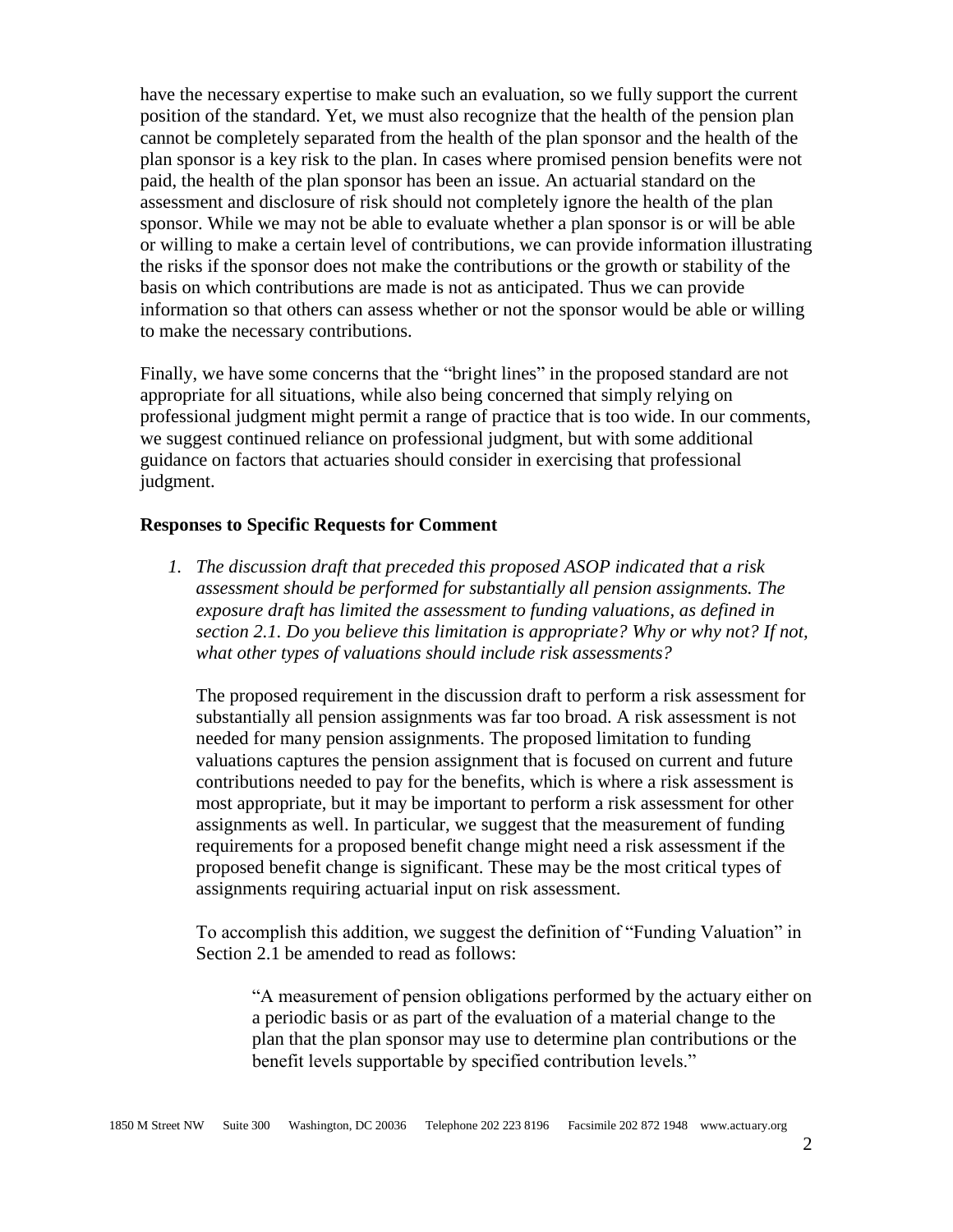*2. Does the language in the exposure draft provide sufficient guidance to actuaries performing risk assessment work? If not, what additional guidance should be provided?*

The exposure draft provides guidance on:

- Risks to be assessed  $(3.2)$ ,
- Assumptions for assessment of risk  $(3.3)$ ,
- $\bullet$  Methods for assessment of risk (3.4),
- Assessment of risk (3.5), and
- Quantitative assessment of risk for large plans (3.7).

While the guidance is very helpful, we believe some additional guidance should be provided. We suggest additional guidance for assumptions in our responses below to question 4, for the assessment of risk in question 5, and for the quantitative assessment of risk in questions 7, 8 and 9.

In Section 3.2, we suggest the addition of two items to the list of risks that may have a material effect on the plan's financial condition:

- (1) contribution **risk** (i.e., the **risk** that the plan's funding policy is not consistent with an actuarially determined contribution or that actual contributions are not made in accordance with the plan's funding policy); and
- (2) growth or demographic **risk** (i.e., the risk that materially adverse changes occur in the anticipated number of covered employees, contribution base, or relevant demographic distributions).

We understand that these risks would fall into the "other significant risks" category, but the purpose of adding them specifically to the list is to make sure actuaries specifically consider them. No actuary would be required to do anything just because an item is on the list if the actuary doesn't believe it would have a material effect on the plan's condition. However, when applicable, our experience has shown that these two items do have a material impact that warrants specific inclusion on the list.

Contribution risk has been a significant issue particularly with public sector plans. In some cases, there may be a statutory contribution rate that the legislative body is unwilling to increase to an appropriate level. In other cases, competing budget needs have taken an apparent priority over contributions to the pension perhaps reflecting on the ability or willingness of the plan sponsor to make the contribution. Over time, these plans are more likely to be poorly funded.

Actuarial funding methods typically assume the future is relatively stable. The majority of public plans, for example, amortize the unfunded actuarial liability assuming a level of payroll growth that extends 15 or more years into the future. Declines in the level of payroll growth due to a short-term drop or a long and steady decline can have significant adverse impacts on a pension plan. Similar problems can occur in multi-employer plans when the covered hours worked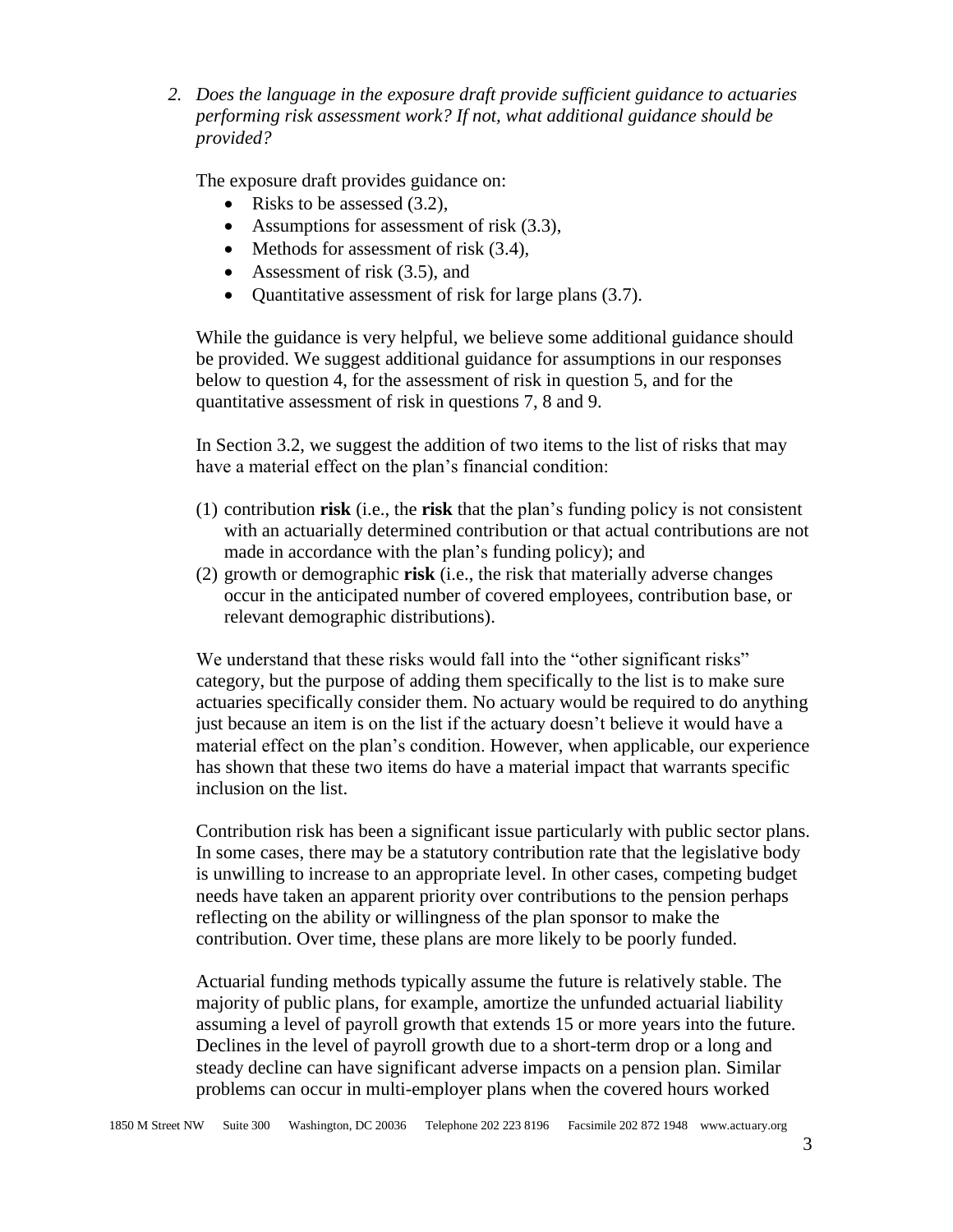decline and single employer plans when the revenues of the plan sponsor decline. Consequently, one of the risks actuaries should consider assessing is that the growth, maturity or other demographic characteristics of the plan will not be as anticipated. The appropriate measure may vary by type of plan, but there is a significant risk if the assumed base of support for the contributions to the plan is diminished in the future.

We believe the guidance provided in the exposure draft as to methods of assessment of risk is sufficient.

*3. Is the language in the exposure draft sufficiently flexible to allow for new developments in this area of actuarial practice?*

Yes, we believe the language is sufficiently flexible.

*4. Do you agree that the guidance in section 3.3 regarding assumptions used for the assessment of risk should include moderately adverse but plausible outcomes? If no, what guidance would you propose?*

While we agree that the assumptions should include moderately adverse but plausible outcomes, we are concerned that the language in section 3.3 ("should reflect") may be interpreted to limit assumptions to only those that are moderately adverse, however that is defined by the actuary. Depending on the situation, it can be useful to also illustrate scenarios that are more than moderately adverse. We suggest that the last sentence of the first paragraph of section 3.3 be changed to read:

"Assumptions used for assessment of **risk** should include moderately adverse but plausible outcomes, but may also include more extreme adverse scenarios, particularly for illustrative purposes."

*5. As discussed in section 3.5, for a funding valuation of a plan, the actuary should perform a risk assessment, which may be quantitative, qualitative, or both. Should the guidance require the actuary to use professional judgment in choosing which type of assessment (quantitative, qualitative, or both) to use? For example, if an actuary believes a quantitative assessment should be performed, do you believe providing a qualitative assessment instead of a quantitative assessment should be considered appropriate actuarial practice?*

The actuary should be required to use professional judgment in choosing which type of assessment to use. If the actuary believes a quantitative assessment should be performed, the principal (or any other party) should not be able to insist on a qualitative assessment instead without the actuary making appropriate disclosures that in his or her professional judgment a quantitative assessment should be performed. Without such a requirement to use professional judgment, the cases where a quantitative assessment is *most* needed may only receive a qualitative assessment.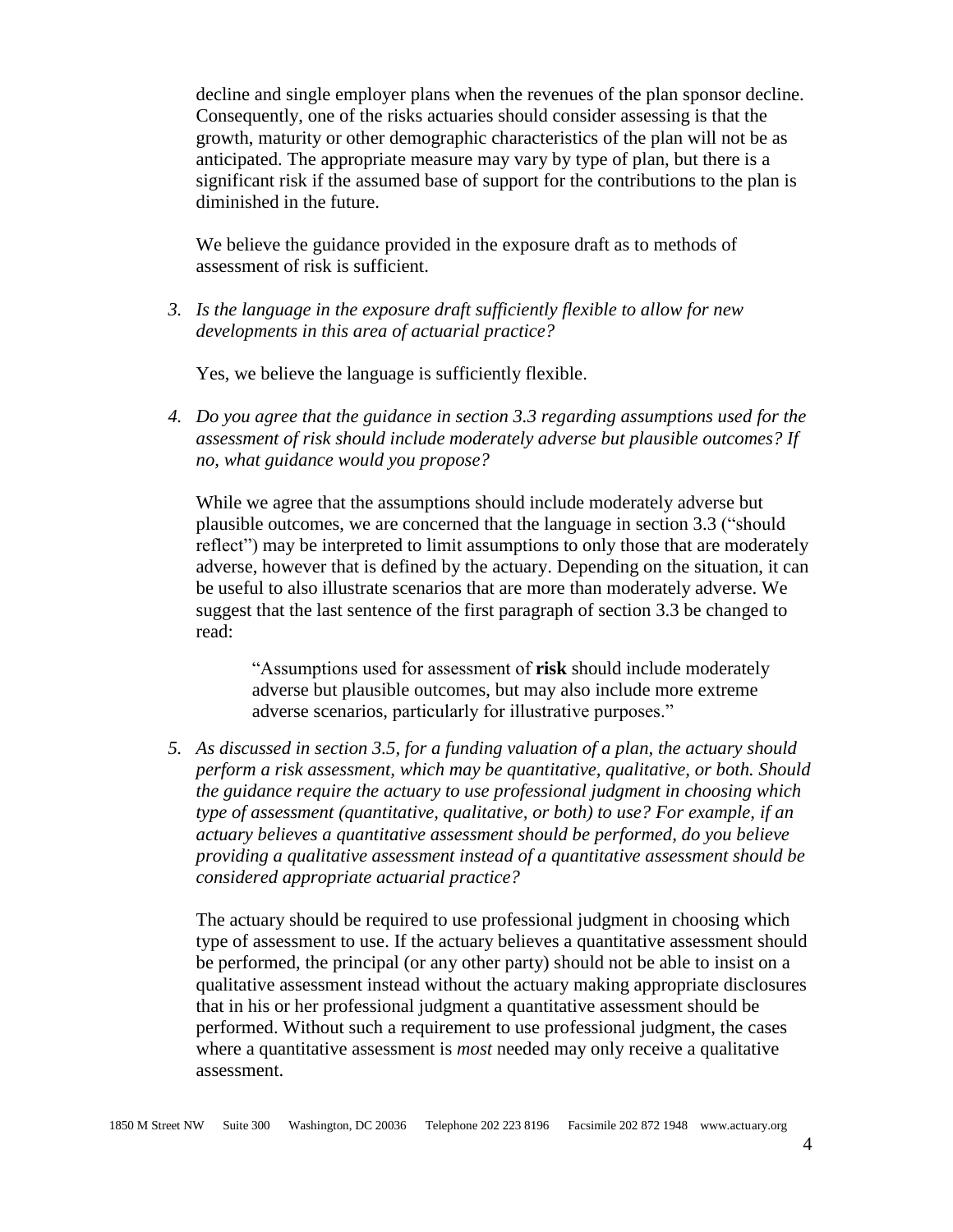As described in our response to question 7 below, however, additional guidance should also be provided on the exercise of that professional judgment.

*6. Plan maturity measures have been included as a potential disclosure item to assist intended users in understanding the risks associated with the plan. Are there additional measures that may be disclosed that are significant to understanding the risks of the plan? If yes, what measures would you recommend as a disclosure item?*

We appreciate the inclusion of these measures in the standard and have found the first two (with a minor modification) particularly useful in explaining the varying risks from plan to plan. Some caution is in order, however, when using these measures for closed or frozen plans as the appropriate conclusions may be very different.

Similar to the first measure, we suggest the addition of the ratio of the actuarial liability to payroll. The assets-to-payroll ratio is useful for understanding the sensitivity to investment returns given the current funded status. The actuarial liability-to-payroll ratio provides similar information for a plan that is 100% funded and is also useful for understanding the sensitivity of the plan to assumption changes or liability gains and losses.

Finally, we suggest the second measure be changed from the ratio of retired to active liability to the ratio of retired to total liability. While these are just variations of the same statistic, we have found it more directly useful for trustees to understand, for example, that 60% of the liability is attributable to retirees as opposed to the liability for retirees is 150% of the liability for actives.

*7. Do you agree with the use of a threshold for requiring mandatory quantitative*  assessment that is based on the actuary's professional judgment? If not, what *threshold do you believe should be used?*

As noted in our response to question 5, we believe the determination of the appropriate type of risk assessment should be based on professional judgment. We go even further to propose that the frequency of the quantitative assessment and the details of the quantitative assessment, including the appropriate length of any projection period and the level of quantitative assessment appropriate for the circumstances, fall within the province of professional judgment and should not be defined by any prescribed "bright lines" that might be appropriate for some situations, but inappropriate for other situations.

However, the exercise of professional judgment in these areas should be guided by principles and factors incorporated into the ASOP to direct and constrain practice as deemed appropriate by the ASB. We suggest that the ASB consider including the following factors to guide the professional judgment as to the type and extent of an appropriate risk assessment: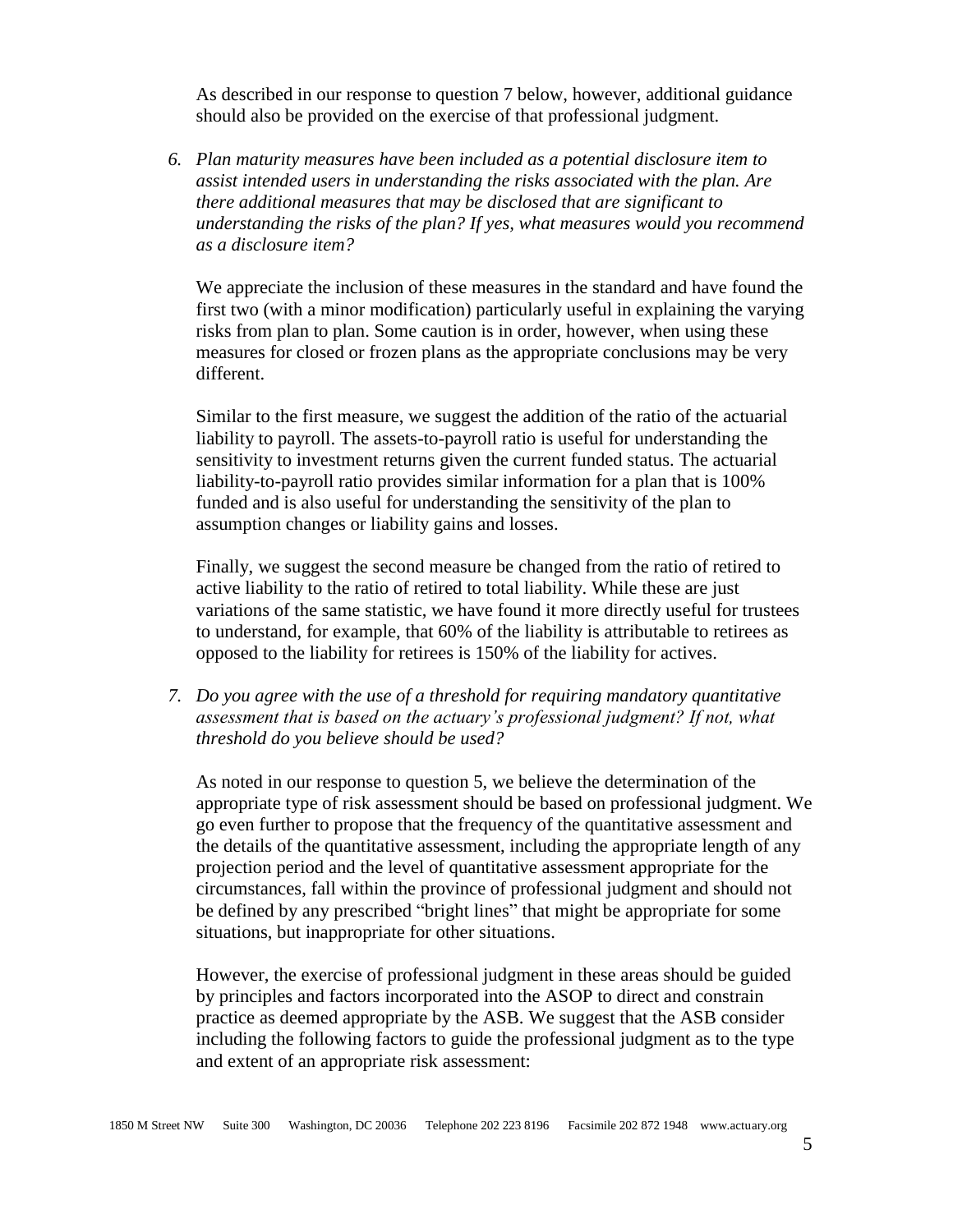- The purpose of the risk assessment;
- The information needed by the intended users to perform their duties to the plan;
- The size of the plan relative to the size of the plan sponsor;
- The size of any unfunded liability relative to the size of the plan sponsor;
- The size of any actuarially determined contributions relative to the size of the plan sponsor;
- The time since the last risk assessment was performed;
- Significant changes since the last risk assessment was performed;
- The risk profile of the plan's investment policy and practices;
- Plan maturity measures:
- Funded status: and
- Sponsor's historical ability or willingness to make actuarially determined contributions.

There could be other appropriate factors to consider, and we would encourage the ASB to define those factors.

*8. Do you believe that the term "large plan" in section 3.7 is sufficiently clear that an actuary will be able to apply it in practice? If not, what clarification would you suggest? Are there other characteristics that should be specified in determining "large plan"?*

We do not believe the term "large plan" is clear at all, and we do not believe that the size of the plan alone is the appropriate criteria for determining when a quantitative analysis should be performed. As suggested in our response to the previous question, there are a number of factors that should be considered, but in particular, the size of the plan relative to the size of the plan sponsor is critical. A plan with \$500 million in liability or assets could be considered quite large for one plan sponsor while it could represent a rounding error for the sponsor of another plan. Simply focusing on the size of the plan without reference to the size of the sponsor can be misleading in the context of assessing risk.

*9. Is every five years an appropriate period for performing a mandatory quantitative assessment for a "large plan" in the absence of significant changes, as described in section 3.7?*

There is no appropriate bright line for the frequency of quantitative assessments or the length of the projections needed in the assessment. Providing these bright lines is likely to cause practice to conform to the bright line as opposed to truly applying professional judgment to the needs of a particular situation.

While the standard requires a frequency of "at least every five years," we are concerned the standard will be interpreted as indicating that five years is generally an appropriate interval, and it will be more difficult for actuaries to perform a quantitative analysis more frequently when the actuary believes the situation warrants it. Similarly, under the current wording, we expect risk assessments to